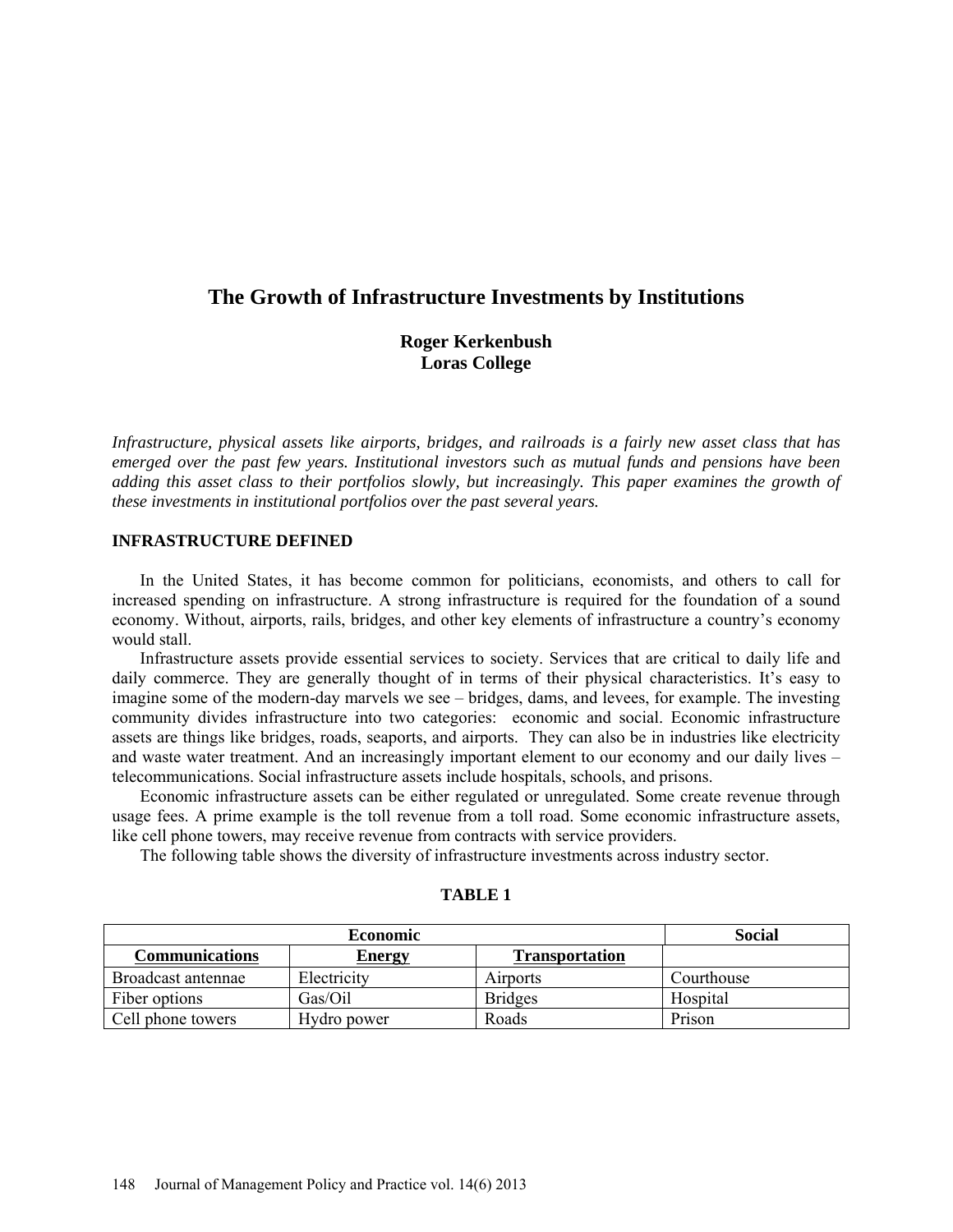## **ORIGINS**

At the beginning of the 1980s, the British government owned many of its country's major industries. This included steel production, the oil industry, airlines, automobile manufacturers and other industries. During the 1980s, the British government began selling off these assets. The privatization of these industries continued and by the end of the decade, virtually all of them had been privatized.

In addition to full-on privatization, the British government also began a series of public-private partnerships. The objective of these partnerships was to create an incentive for the private sector to build and operate some of the functions of infrastructure that had been exclusively borne by the government. Public-private partnerships have remained popular throughout Europe and in other parts of the world. The trend has been slow to catch on in the United States where public infrastructure projects are still financed primarily by taxes or the issuing of municipal bonds.

Infrastructure investments, by their very nature – roads, bridges, airports, and telecommunications – are huge. On the other hand, they offer returns almost indefinitely or at least for the very long term. This, in part, has made them attractive investments for long-term targeted funds such as pensions and other retirement funds, the bailiwick of institutions.

Countries outside the United States continue to lead the way in these infrastructure investment opportunities. Former socialist countries continue, in general, on a path of privatization. Many major European infrastructure industries are publicly traded companies. Deutsche Bahn, the German national rail company, is a prime example. Many European airports are structured similarly. Some estimates put the total infrastructure market at \$20 trillion.<sup>1</sup>

# **HOW INFRASTRUCTURE ASSETS WORK**

Infrastructure investments are called greenfield when they require new construction. Brownfield investments are mature, well-established facilities with stable cash flows. The transactions of infrastructure generally fall into one of three types: privatization, private transactions, and public-private partnerships.

Privatization is when the government sells its own infrastructure assets to a private investor. Private transactions are simply when two private sector parties trade an infrastructure asset through a sale or other transaction. Finally, public-private partnerships are when the government attempts to get the financing for an infrastructure asset from the private sector. And then may also look to the private sector to operate and maintain the investment.

Public-private partnerships appear to be gaining in importance among infrastructure investments. An example of such a partnership in the United States is when the City of Chicago contracted with Cintra Corporation to run the operations of the Chicago Skyway. The City of Chicago retains ownership of the underlying asset, but Cintra will be responsible for maintenance and other expenses. Of course, Cintra will retain the majority of the revenue from tolls and other sales.

Institutional investors gain access to infrastructure investments in a number of ways:

## **Open-end Funds**

This is an investment vehicle where several different investors pool their money into a fund.

### **Limited Partnerships (Closed-end funds)**

These are similar to open-end funds except that they have a fixed maturity date when the investment ends.

#### **Direct Investment**

This is less common, but there are times where a private firm may venture to build the resource itself. And then charge a usage fee. An example - Municipality owns land. Private Company builds public golf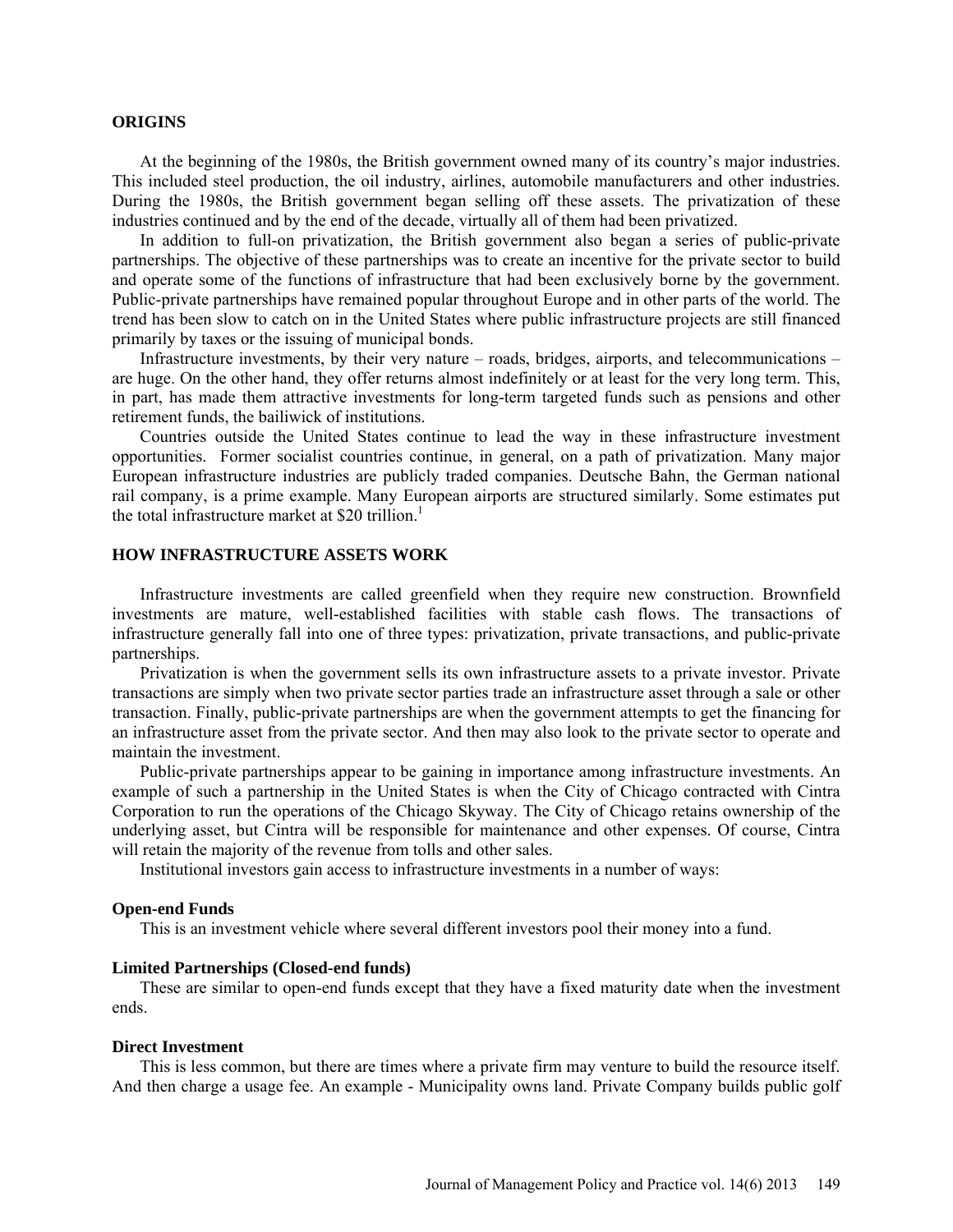course on Municipal land. Private company pays Municipality a lease payment, but receives revenue from golf course fees. In this case, the Private company has borne virtually all of the risk of the project.

## **NEED FOR INFRASTRUCTURE**

Infrastructure is essential to ensure the daily free flow of goods and commerce. It also contributes to the quality of life and well-being of citizens. As the economies of the world continue to develop, enormous investments in things like rail, airports, schools, water delivery, and other essential assets are needed. This growth provides an ample opportunity for the private sector to invest. Some estimates put the additional amount spent on inventory in the next 20 years at nearly  $$100$  trillion.<sup>2</sup>

The United States is among the countries requiring significant additional investment in infrastructure assets. In 2009, the American Society of Civil Engineers gave the condition of the United States infrastructure near failing grades across the board. This included the condition of existing infrastructure as well as the projected future needs.<sup>3</sup>

| Sector (not all sectors/grades shown) | <b>ASCE Report Card 2009</b> |
|---------------------------------------|------------------------------|
| <b>Bridges</b>                        |                              |
| Dams                                  |                              |
| Levees                                | . J-                         |
| Roads                                 | I J-                         |
| <b>Overall</b>                        |                              |

**TABLE 2**

While governments recognize the need for increase infrastructure spending, they are hamstrung with pressures to reduce taxes, spending and debt. As a result, governments have been looking to the private sector to ultimately finance this spending. This again, creates substantial long-term investing opportunities.

The chart below shows the expected annual required expenditure on a few infrastructure categories.

| 'HAR'I |  |  |
|--------|--|--|
|--------|--|--|